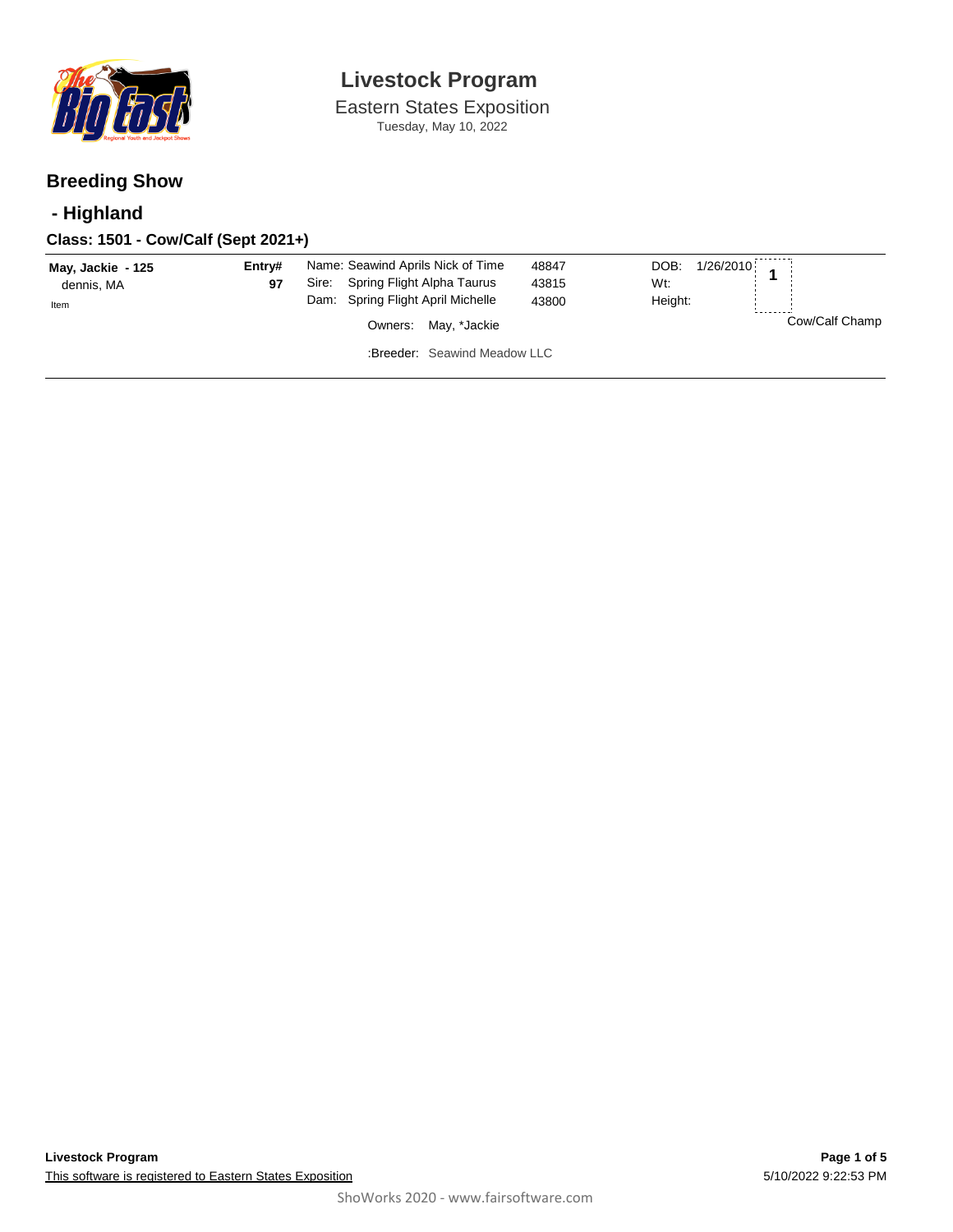

Eastern States Exposition Tuesday, May 10, 2022

#### **Class: 1505 - Jr Heifer Calf (Jan 2022+)**

| May, Jackie - 125<br>dennis, MA | Entry#<br>98 | Name: SWM Seawind Maritime<br>STR Burning It Down<br>Sire:<br>56931 | 1/2/2022<br>DOB:<br>Wt:           |
|---------------------------------|--------------|---------------------------------------------------------------------|-----------------------------------|
| Item                            |              | Dam: Seawind Aprils Nick of Time<br>48847<br>Owners: May, *Jackie   | Height:<br>--------<br>Calf Champ |
|                                 |              | :Breeder: Seawind Meadow LLC                                        |                                   |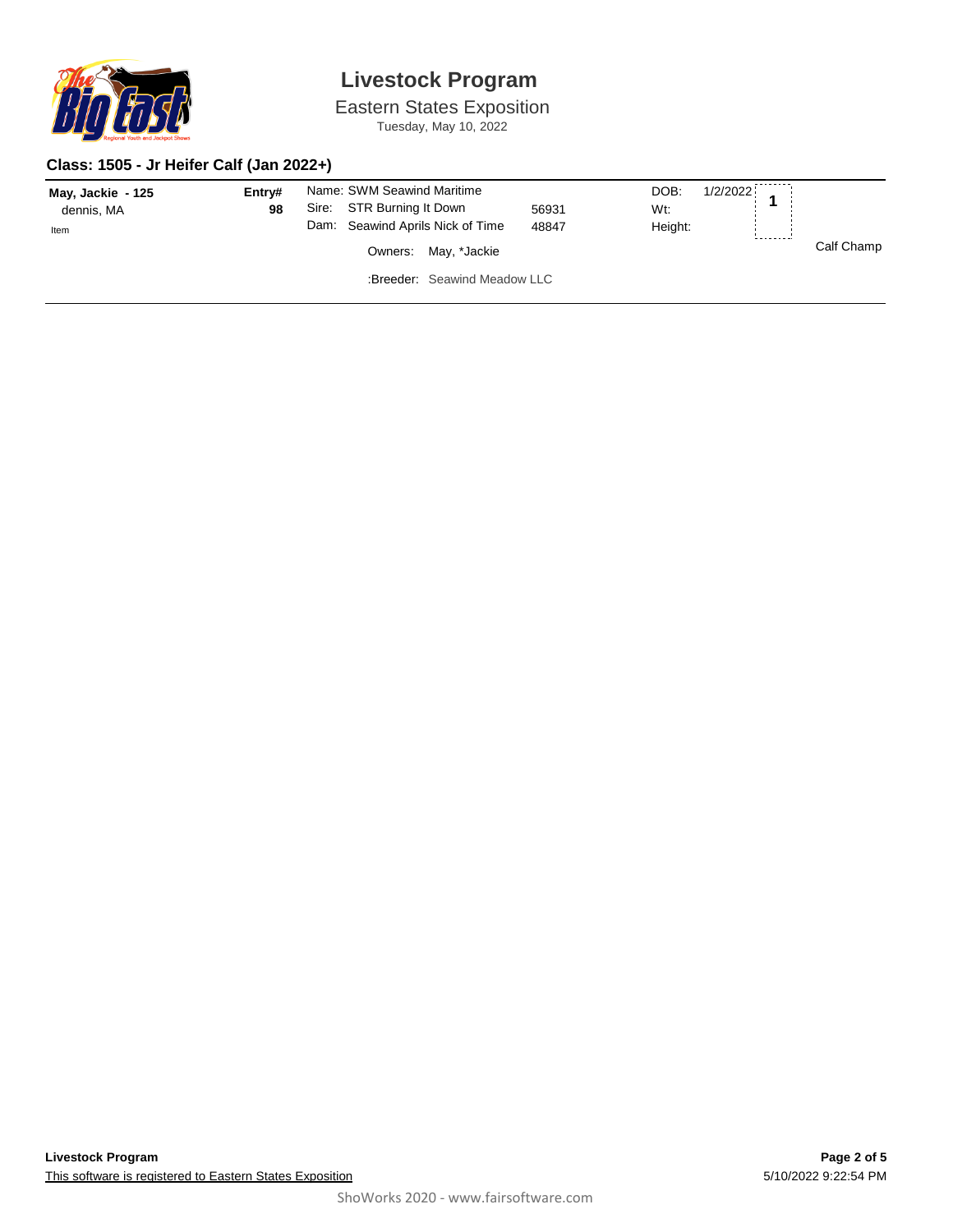

Eastern States Exposition Tuesday, May 10, 2022

#### **Class: 1509 - Summer Yearling (May-Aug 2021)**

| Morelli, Thomas - 90359<br>Elverson, PA | Entry# | Sire: | Name: STR Adrenaline<br><b>Highland Spice Hickory</b><br>Dam: Star Lake Acadia | 62099<br>59533<br>51514 | DOB:<br>Wt:<br>Height: | 5/4/2021                       |
|-----------------------------------------|--------|-------|--------------------------------------------------------------------------------|-------------------------|------------------------|--------------------------------|
| Item                                    |        |       | Morelli III, *Thomas<br>Owners:                                                |                         |                        | Int, Grand & Res Overall Champ |
|                                         |        |       | :Breeder: Star Lake Cattle Company                                             |                         |                        |                                |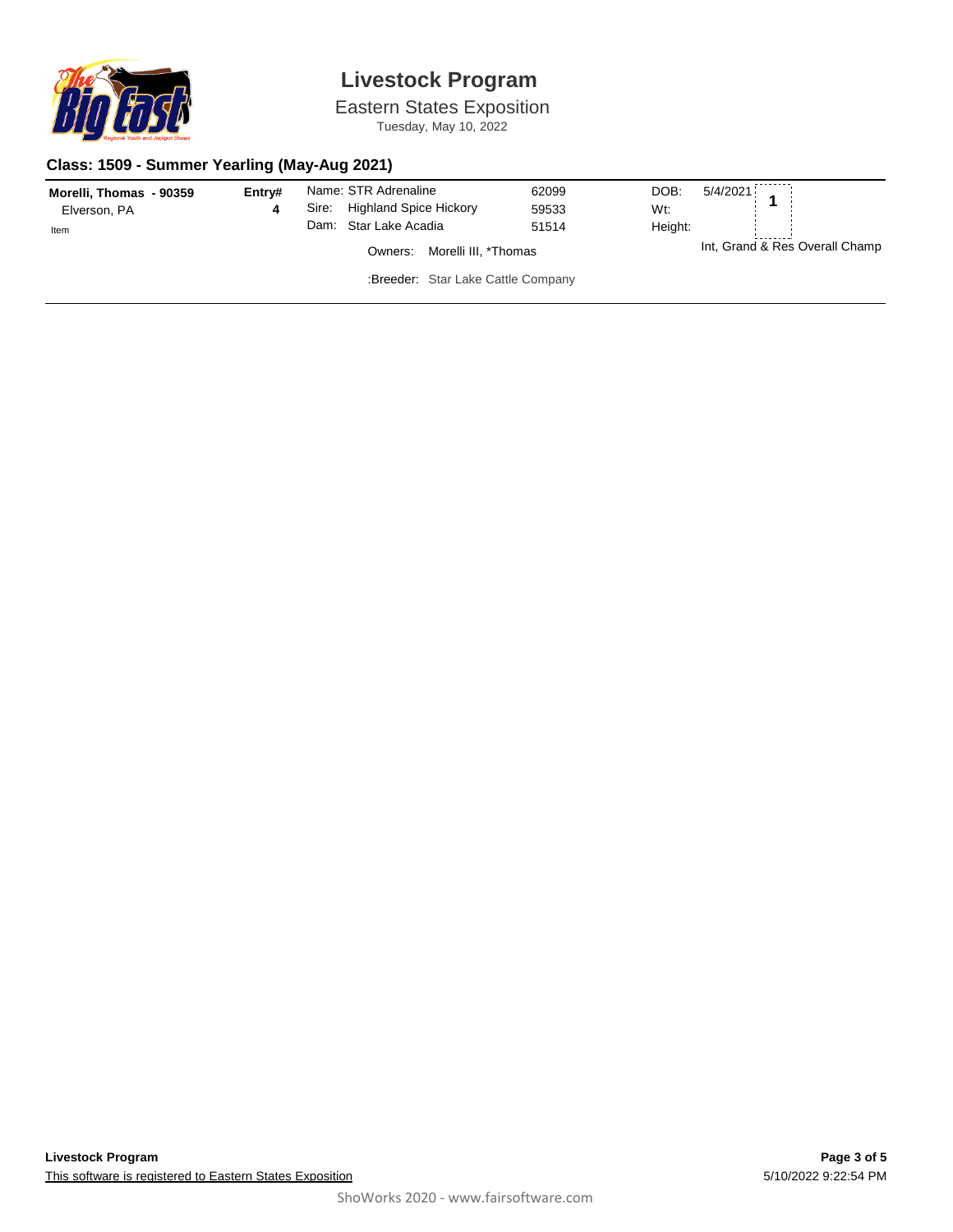

Eastern States Exposition Tuesday, May 10, 2022

#### **Class: 1512 - Spring Yearling (Mar-Apr 2021)**

| May, Jackie - 125<br>dennis, MA<br>Item | Entry#<br>100 | Name: SWM Tallulah<br>Sire:<br><b>STR Optimus Prime</b><br><b>Flatheads Sileas</b><br>Dam:<br>May, *Jackie<br>Owners:                                       | 62157<br>53739<br>51647 | DOB:<br>4/2/2021<br>Wt:<br>Height:  | 1<br>Res Int Champ |
|-----------------------------------------|---------------|-------------------------------------------------------------------------------------------------------------------------------------------------------------|-------------------------|-------------------------------------|--------------------|
|                                         |               | :Breeder: Seawind Meadow LLC                                                                                                                                |                         |                                     |                    |
| May, Jackie - 125<br>dennis, MA<br>Item | Entry#<br>99  | Name: SWM Rose Garden<br><b>STR Optimus Prime</b><br>Sire:<br><b>Flatheads Rosebank1</b><br>Dam:<br>May, *Jackie<br>Owners:<br>:Breeder: Seawind Meadow LLC | 62156<br>53739<br>52665 | 3/30/2021<br>DOB:<br>Wt:<br>Height: | $\overline{2}$     |